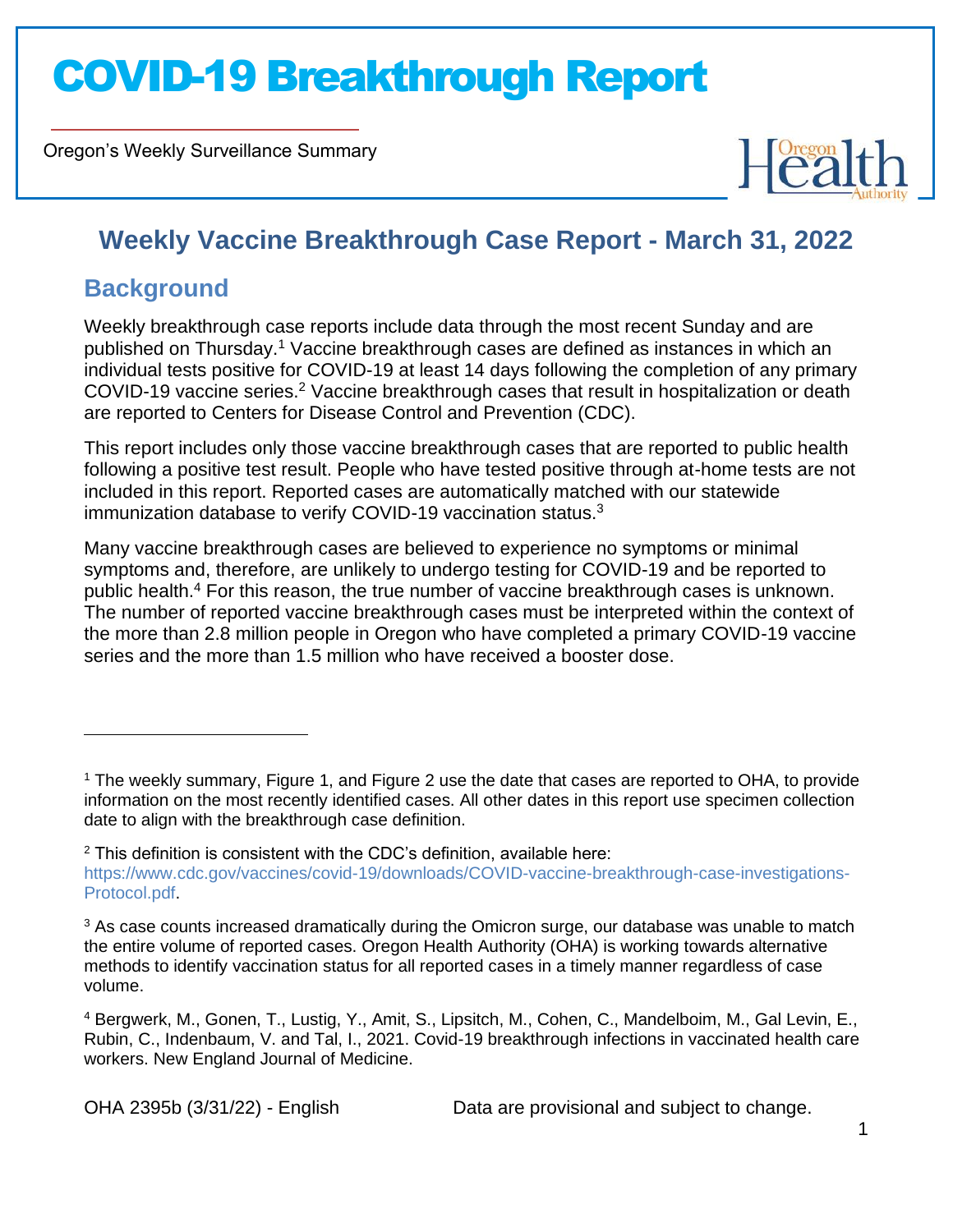Oregon's Weekly Surveillance Summary



### **COVID-19 cases by vaccination status**

#### **Weekly summary**

During the week of March 20–March 26, there were 1,599 cases of COVID-19 reported to OHA. Of these, 850 (53.2%) were unvaccinated, 748 (46.8%) were vaccine breakthrough cases, and 1 (0.1%) had an unknown vaccination status. Of all vaccine breakthrough cases, 433 (57.9%) were fully vaccinated and boosted. The median age of all vaccine breakthrough cases was 48 years. There were 12 (1.6%) breakthrough cases among residents of care facilities, senior living communities or other congregate living settings. There were 188 (25.1%) cases in persons 65 or older. There were 29 (3.9%) cases aged 12-17.

OHA publishes the most up-to-date information available about cases from the most recently completed MMWR week. However, not all information about a case's vaccination status may be available at the time of publication. Table 1 includes updated totals of COVID-19 cases by vaccine breakthrough status for the previous six weeks.

#### **6 weeks MMWR week ending Total cases Cases with known vaccination status Percent of cases with known vaccination status Breakthrough cases Percent breakthrough cases** 2022-02-19 | 9,863 | 9,846 | 99.8 | 4,659 | 47.3 2022-02-26 | 5,573 | 5,564 | 99.8 | 2,644 | 47.5 2022-03-05 | 4,095 | 4,091 | 99.9 | 1,787 | 43.7 2022-03-12 2,520 2,517 99.9 1,124 44.7 2022-03-19 | 1,986 | 1,980 | 99.7 | 901 | 45.5 2022-03-26 | 1,599 | 1,598 | 99.9 | 748 | 46.8

### **Table 1. COVID-19 cases by vaccine breakthrough status over the previous**

### **Cumulative summary**

Overall, 197,423 vaccine breakthrough cases have been identified in Oregon. Of these, 46,403 (23.5%) were fully vaccinated and boosted at the time of infection. The median age of breakthrough cases is 41 years (range: 5-108). There have been 2,753 (1.4%) breakthrough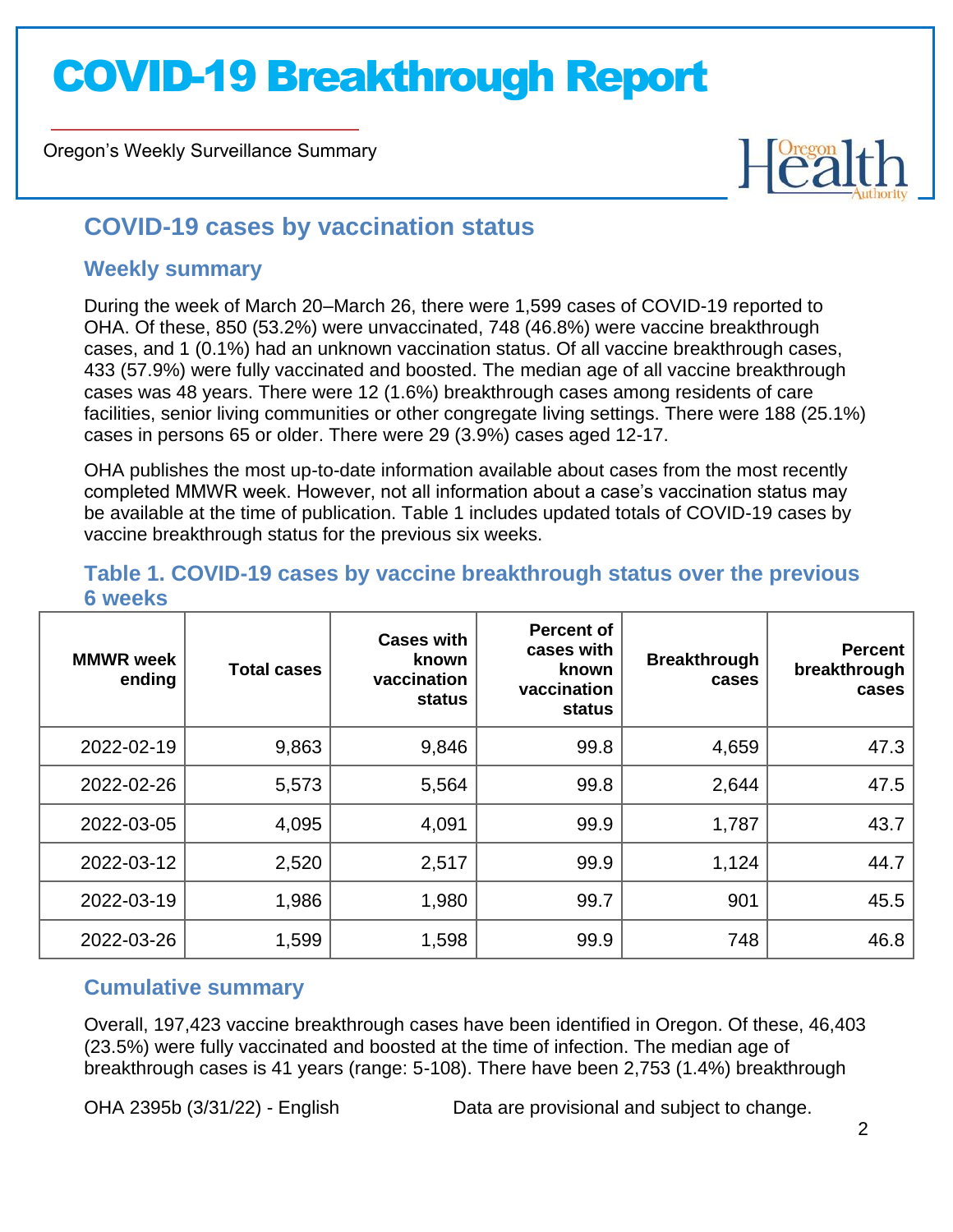Oregon's Weekly Surveillance Summary



cases among residents of care facilities, senior living communities or other congregate living settings. 30,797 (15.6%) cases have been 65 or older. There have been a total of 13,163 (6.7%) cases aged 12-17.

The incidence of COVID-19 is much higher in unvaccinated<sup>5</sup> individuals than in vaccinated individuals (Figure 1). The rate of COVID-19 cases among unvaccinated individuals in the most recent week was approximately 3 times the rate among those who were fully vaccinated and among those who were fully vaccinated and boosted. COVID-19 continues to circulate throughout Oregon. Vaccination, including boosting, remains the most effective tool to reduce the spread of COVID-19.

### **Figure 1. Incident COVID-19 cases per 100,000 per week in adults, by vaccination status<sup>6</sup>**



<sup>5</sup> Unvaccinated persons are defined as people who have not received an approved COVID-19 vaccine, or who have not completed a COVID-19 vaccine series.

<sup>&</sup>lt;sup>6</sup> Cases with unknown vaccination status were excluded from this figure.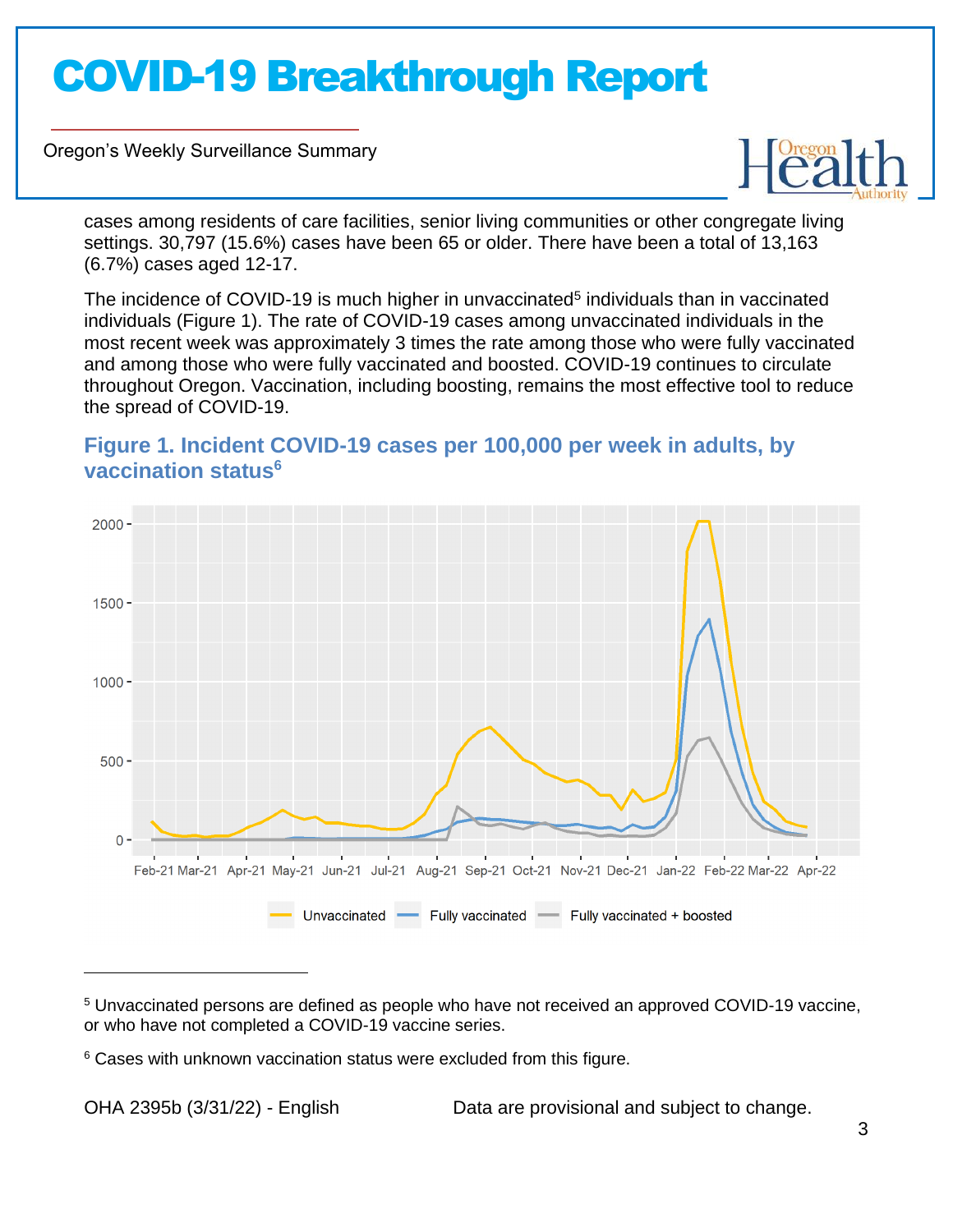Oregon's Weekly Surveillance Summary



### **Vaccine breakthrough cases and severity**

The Pfizer, Moderna and Johnson & Johnson COVID-19 vaccines are all highly effective at preventing severe COVID-19 illness and death. Table 2 includes totals of breakthrough cases by vaccine manufacturer and severity. Relatively few breakthrough cases have been hospitalized, and even fewer have died (Figure 2).<sup>7</sup>

#### **Table 2. COVID-19 Breakthrough cases by vaccine manufacturer and severity<sup>8</sup>**

| <b>Primary series</b><br>vaccine<br>manufacturer | <b>Primary series</b><br>completed | <b>Cases</b> | <b>Hospitalizations</b> | <b>Deaths</b> | <b>Cases per</b><br>100,000<br>vaccinated |
|--------------------------------------------------|------------------------------------|--------------|-------------------------|---------------|-------------------------------------------|
| Pfizer                                           | 1,666,577                          | 116,877      | 2,569                   | 618           | 7,013.0                                   |
| Moderna                                          | 972,211                            | 61,252       | 1,748                   | 374           | 6,300.3                                   |
| Johnson &<br>Johnson/Janssen                     | 244,952                            | 19,254       | 755                     | 167           | 7,860.3                                   |

<sup>8</sup> Table 2 provides the number of cases per 100,000 vaccinated individuals by primary series vaccine manufacturer. Because this figure does not account for the time that each person has been fully vaccinated, it is not a true rate and should not be interpreted as such.

 $7$  A death is considered to be related to COVID-19 in any of the following circumstances: a) death of a confirmed or probable COVID-19 case within 60 days of the earliest available date among exposure to a confirmed case, onset of symptoms, or date of specimen collection for the first positive test; b) death from any cause in a hospitalized person during admission or in the 60 days following discharge AND a COVID-19-positive laboratory diagnostic test at any time since 14 days prior to hospitalization; or c) death of someone with a COVID-19-specific ICD-10 code listed as a primary or contributing cause of death on a death certificate, regardless of the dates of diagnosis or death.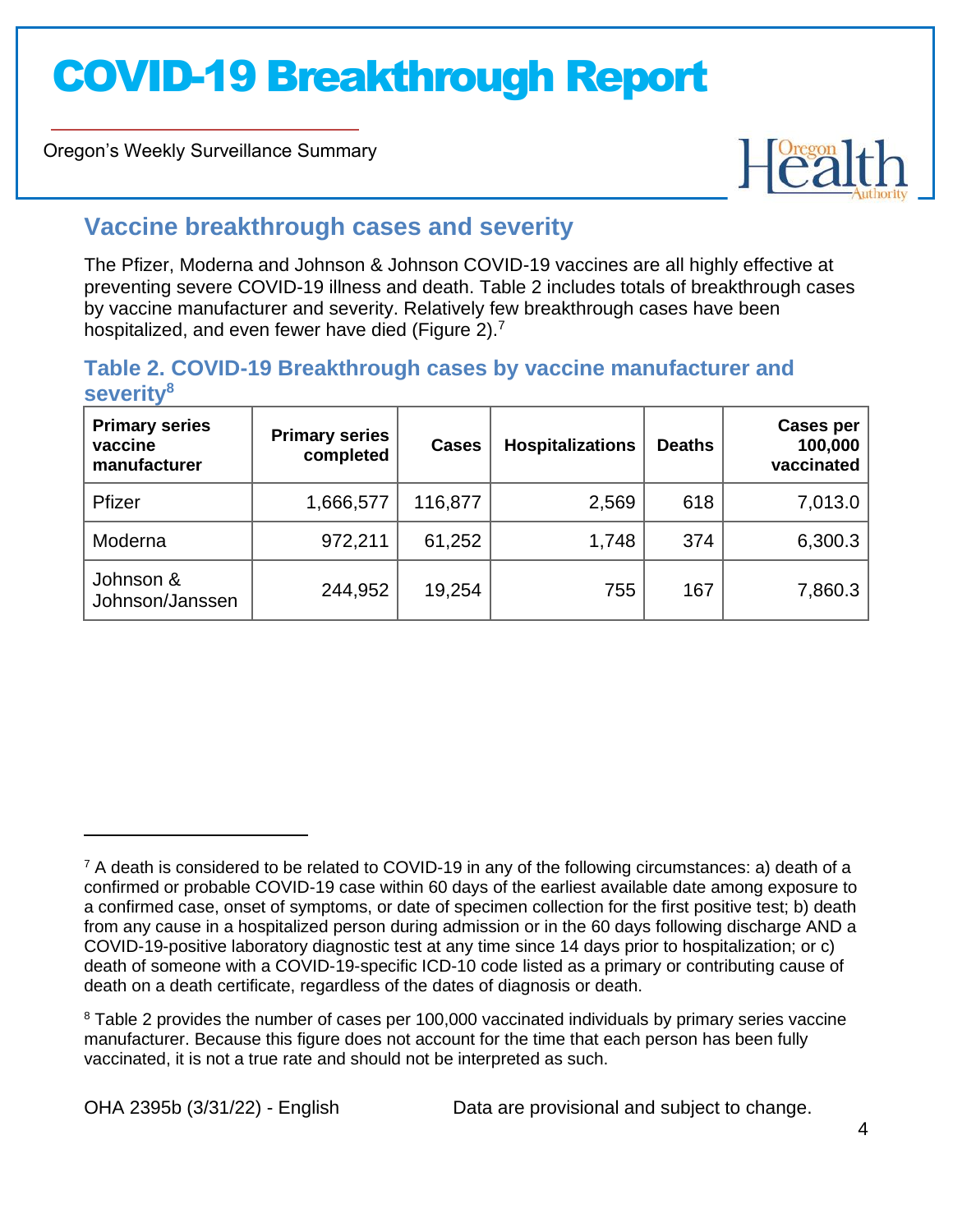Oregon's Weekly Surveillance Summary



**Figure 2. COVID-19 breakthrough cases, hospitalizations and deaths, by week**

Individuals who are fully vaccinated and boosted have the lowest risk of severe illness and death.<sup>9</sup> Table 3 shows the total number of cases, hospitalizations, and deaths by vaccination status. An individual is considered fully vaccinated and boosted if they received an additional dose of any COVID-19 vaccine at least 5 months after completing a Pfizer or Moderna primary series or at least 2 months after completing a Johnson & Johnson initial dose. If a person has completed a primary series but has not received a valid booster at the time of infection, the individual is categorized as fully vaccinated.

<sup>9</sup> [https://covid.cdc.gov/covid-data-tracker/#covidnet-hospitalizations-vaccination.](https://covid.cdc.gov/covid-data-tracker/#covidnet-hospitalizations-vaccination)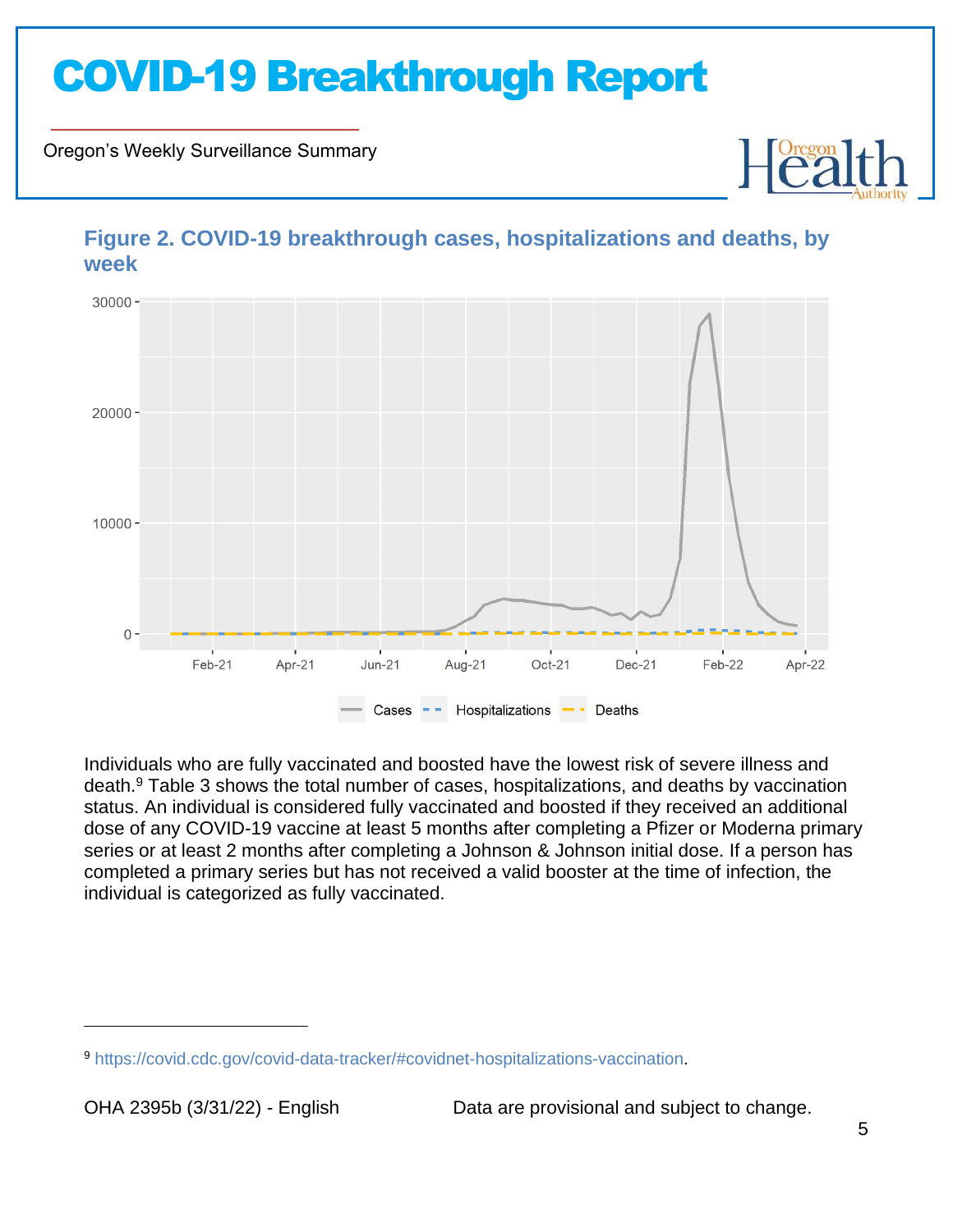Oregon's Weekly Surveillance Summary



### **Table 3. COVID-19 cases in adults, by vaccination status and severity since January 2021<sup>10</sup>**

| Case type                  | <b>Cases</b> | <b>Hospitalizations</b> | <b>Deaths</b> |
|----------------------------|--------------|-------------------------|---------------|
| Fully vaccinated + boosted | 45,502       | 869                     | 141           |
| Fully vaccinated           | 138,493      | 4,164                   | 1,018         |
| Unvaccinated               | 259,241      | 14,568                  | 3,737         |

To date, 2.6% of all known breakthrough cases have been hospitalized (n=5,077), and only 0.6% have died ( $n=1159$ ).<sup>11</sup> The median age of the people who have died is 80 (range: 23-104). It is important to note that not all vaccine breakthrough cases are reported to public health, which may cause the proportions in the following section to appear higher than in reality. These figures are not vaccine breakthrough hospitalization or death rates and should not be interpreted as such.

Tables 4, 5 and 6 provide detailed vaccine breakthrough severity data by age, race and ethnicity. The risk of both hospitalization and death increases with age.

### **Table 4. COVID-19 breakthrough cases by age group and severity**

| Age group | <b>Breakthrough</b><br>cases | <b>Breakthrough</b><br>hospitalizations | <b>Breakthrough</b><br>deaths |
|-----------|------------------------------|-----------------------------------------|-------------------------------|
| $0 - 9$   | 154                          |                                         |                               |
| $10 - 19$ | 19,307                       | 49                                      |                               |
| 20-29     | 36,430                       | 198                                     |                               |

 $10$  Cases with unknown vaccination status are excluded from this table. This table also excludes unvaccinated cases prior to January 1, 2021. Based on vaccine rollout in Oregon, this approximates the first date that a breakthrough case could have occurred.

<sup>11</sup> Cumulative deaths reported here reflect all breakthrough cases known to have died since January 1, 2021. There may be a lag of several weeks between when an individual dies and when their death appears in this report. Increases in cumulative deaths between this and subsequent reports should not be interpreted as individuals who have died within the past week.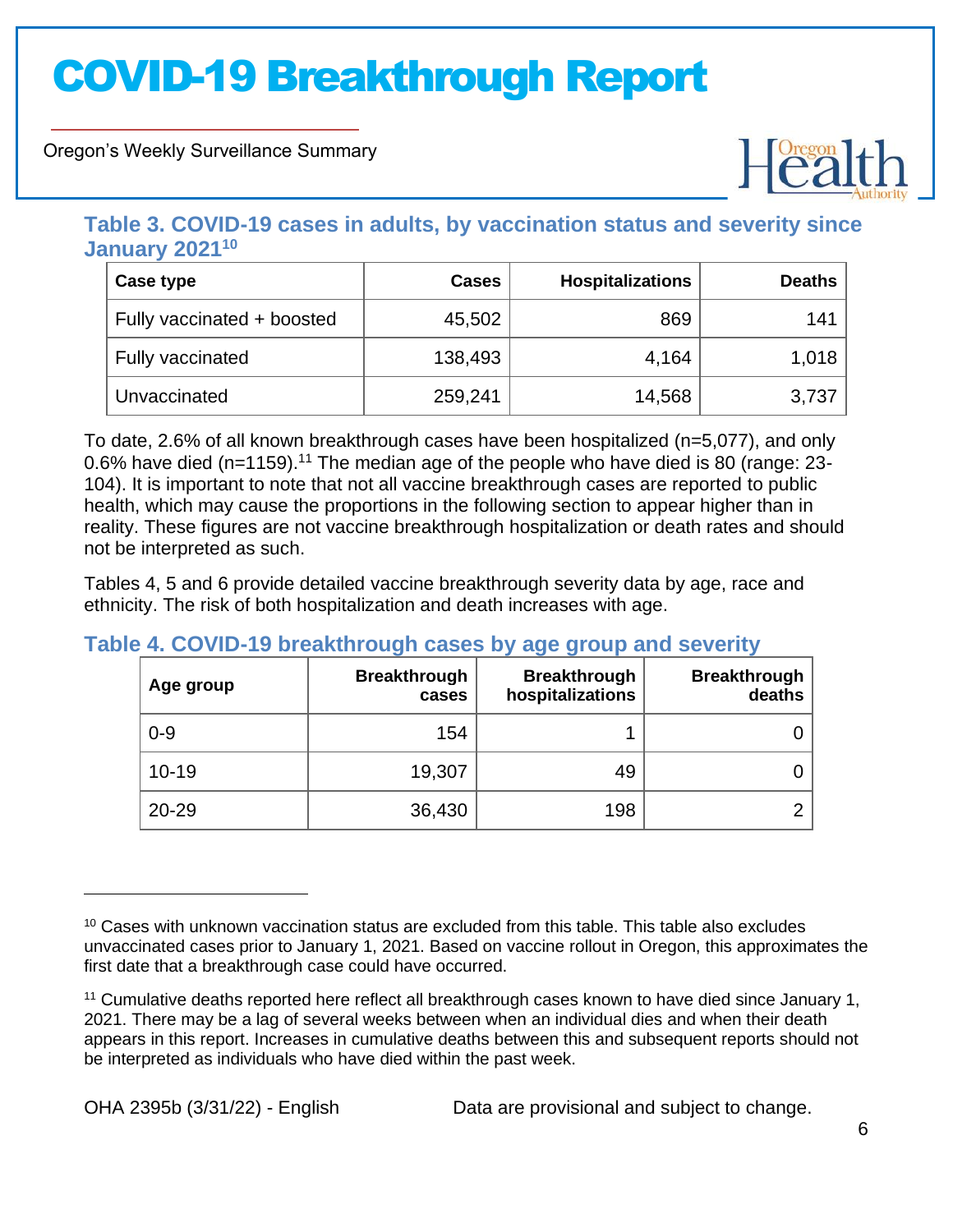Oregon's Weekly Surveillance Summary



| Age group | <b>Breakthrough</b><br>cases | <b>Breakthrough</b><br>hospitalizations | <b>Breakthrough</b><br>deaths |
|-----------|------------------------------|-----------------------------------------|-------------------------------|
| 30-39     | 38,013                       | 287                                     | 6                             |
| 40-49     | 33,799                       | 296                                     | 15                            |
| 50-59     | 27,521                       | 544                                     | 54                            |
| 60-69     | 21,038                       | 1,060                                   | 178                           |
| 70-79     | 13,232                       | 1,278                                   | 309                           |
| $80+$     | 7,929                        | 1,364                                   | 595                           |
| Total     | 197,423                      | 5,077                                   | 1,159                         |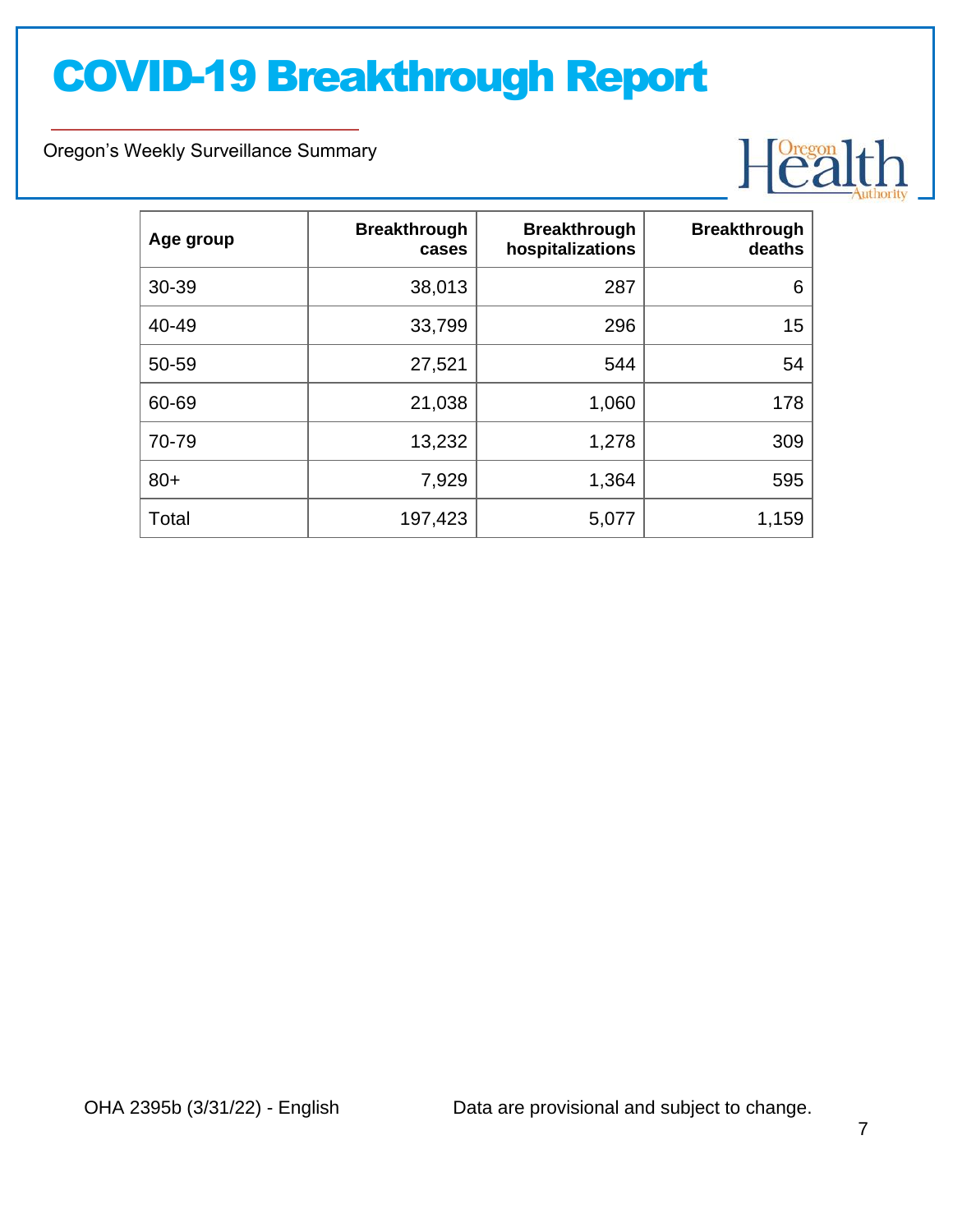Oregon's Weekly Surveillance Summary



#### **Table 5. COVID-19 breakthrough case severity by race<sup>12</sup>**

| Race                                       | <b>Breakthrough</b><br>cases | <b>Breakthrough</b><br>hospitalizations | <b>Breakthrough</b><br>deaths |
|--------------------------------------------|------------------------------|-----------------------------------------|-------------------------------|
| $> 1$ race                                 | 1,503                        | 40                                      | 3                             |
| American<br>Indian/Alaska<br><b>Native</b> | 2,524                        | 71                                      | 8                             |
| Asian                                      | 6,733                        | 129                                     | 22                            |
| <b>Black</b>                               | 3,993                        | 134                                     | 24                            |
| Not Available                              | 57,547                       | 607                                     | 259                           |
| Other                                      | 18,698                       | 349                                     | 89                            |
| Pacific Islander                           | 253                          | $\overline{7}$                          | 1                             |
| White                                      | 106,172                      | 3,740                                   | 753                           |
| Total                                      | 197,423                      | 5,077                                   | 1,159                         |

#### **Table 6. COVID-19 breakthrough case severity by ethnicity**

| <b>Ethnicity</b> | <b>Breakthrough</b><br>cases | <b>Breakthrough</b><br>hospitalizations | <b>Breakthrough</b><br>deaths |
|------------------|------------------------------|-----------------------------------------|-------------------------------|
| Hispanic         | 19,400                       | 311                                     | 34                            |
| Not Hispanic     | 102,257                      | 3,456                                   | 691                           |
| Unknown          | 75,766                       | 1,310                                   | 434                           |
| Total            | 197,423                      | 5,077                                   | 1,159                         |

<sup>&</sup>lt;sup>12</sup> During the case investigation, people are asked to self-report their race, ethnicity, tribal affiliation, country of origin or ancestry. As of October 2021, 42,423 (80.8%) of the 52,483 persons who identified as "Other" race also self-identified as Hispanic or Latino.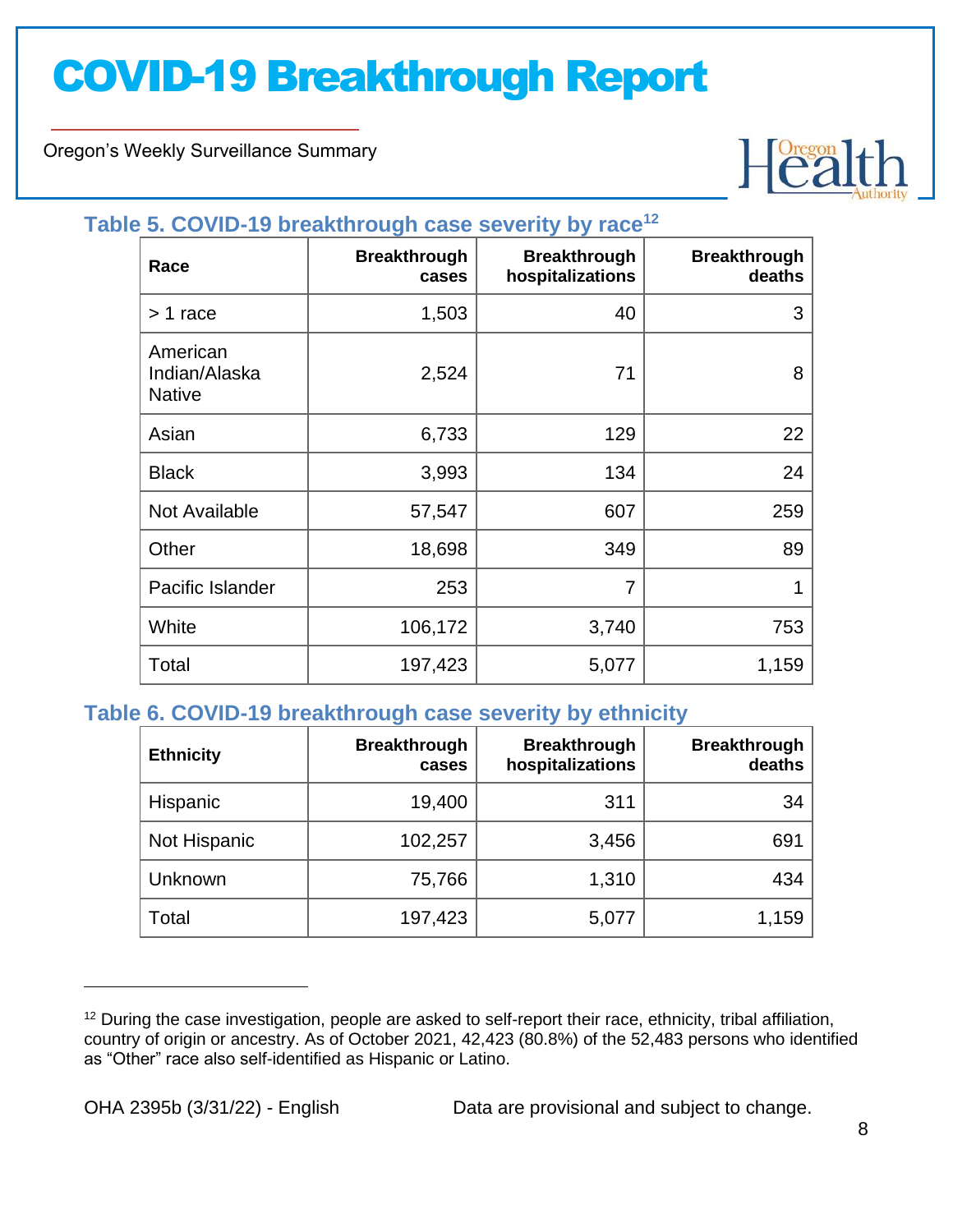Oregon's Weekly Surveillance Summary



Table 7 provides the proportion of vaccine breakthrough cases who have died with COVID-19. Approximately 80% of vaccine breakthrough deaths have occurred in patients 70 years and older. The proportion of vaccine breakthrough cases who have died with COVID-19 has increased over time. This trend is expected as the proportion of the population which is fully vaccinated increases and may also be associated with waning immunity and the proportion of the population which has received a booster dose.

### **Table 7. COVID-19 deaths by month, by breakthrough case status<sup>13</sup>**

| <b>Month</b>      | <b>Total COVID-19</b><br>deaths | <b>Breakthrough</b><br>deaths | <b>Percent</b><br>breakthrough<br>deaths |
|-------------------|---------------------------------|-------------------------------|------------------------------------------|
| <b>March 2021</b> | 127                             | 4                             | 3.1                                      |
| April 2021        | 121                             | 6                             | 5.0                                      |
| May 2021          | 222                             | 19                            | 8.6                                      |
| <b>June 2021</b>  | 116                             | 15                            | 12.9                                     |
| <b>July 2021</b>  | 96                              | 16                            | 16.7                                     |
| August 2021       | 599                             | 134                           | 22.4                                     |
| September 2021    | 919                             | 197                           | 21.4                                     |
| October 2021      | 648                             | 175                           | 27.0                                     |
| November 2021     | 400                             | 93                            | 23.2                                     |
| December 2021     | 337                             | 80                            | 23.7                                     |
| January 2022      | 587                             | 208                           | 35.4                                     |
| February 2022     | 462                             | 178                           | 38.5                                     |

<sup>&</sup>lt;sup>13</sup> Data in Table 7 will be updated monthly and will reflect cases from the previous month.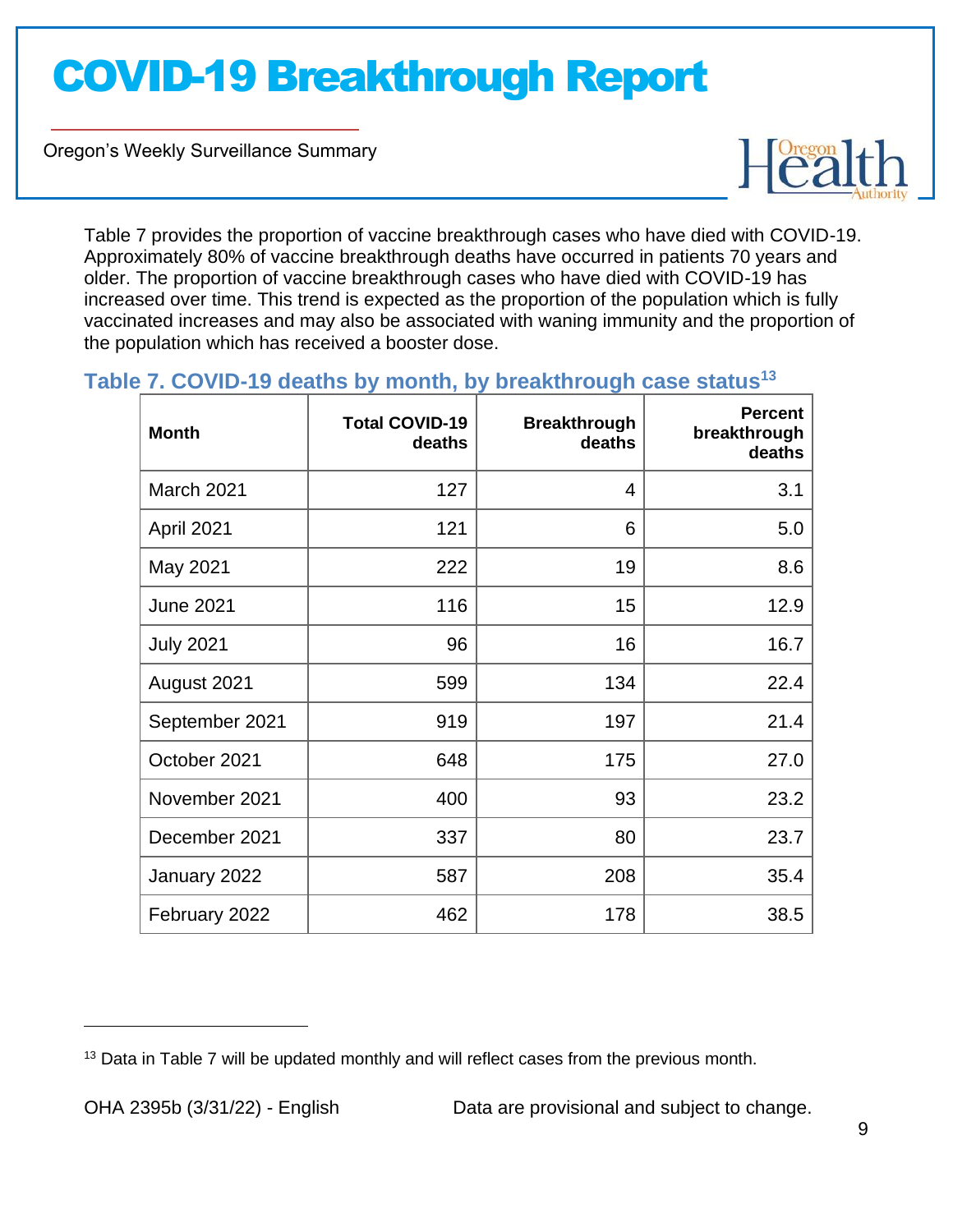Oregon's Weekly Surveillance Summary



### **COVID-19 variants**

#### **Table 8. COVID-19 breakthrough cases associated with variants of concern<sup>14</sup>**

Overall, approximately 6.1% of positive molecular specimens in Oregon have been sequenced. Omicron is currently the dominant variant circulating in Oregon. At this time, vaccine breakthrough cases appear to reflect the variants circulating in the community. Additional information on variants can be found here:

[https://public.tableau.com/app/profile/oregon.health.authority.covid.19/viz/GISAIDVariantDash](https://public.tableau.com/app/profile/oregon.health.authority.covid.19/viz/GISAIDVariantDashboardUpdated/OregonVariantDashboard) [boardUpdated/OregonVariantDashboard.](https://public.tableau.com/app/profile/oregon.health.authority.covid.19/viz/GISAIDVariantDashboardUpdated/OregonVariantDashboard)

| <b>Subtype</b>      | <b>Breakthrough Cases</b> |
|---------------------|---------------------------|
| Omicron (B.1.1.529) | 2,154                     |
| Delta (B.1.617.2)   | 2,434                     |

### **Table 9. COVID-19 breakthrough cases associated with variants being monitored**

| <b>Subtype</b>               | <b>Breakthrough Cases</b> |
|------------------------------|---------------------------|
| Alpha (B.1.1.7)              | 153                       |
| Beta (B.1.351)               |                           |
| Gamma (P.1)                  |                           |
| Epsilon<br>(B.1.427/B.1.429) |                           |
| lota (B.1.526)               |                           |

<sup>14</sup> As of September 29, 2021, OHA will align with CDC's classification of SARS-CoV-2 variants. Variant classification scheme defines four classes of SARS-CoV-2 variants: variants of concern, variants of interest, variants being monitored and variants of high consequence.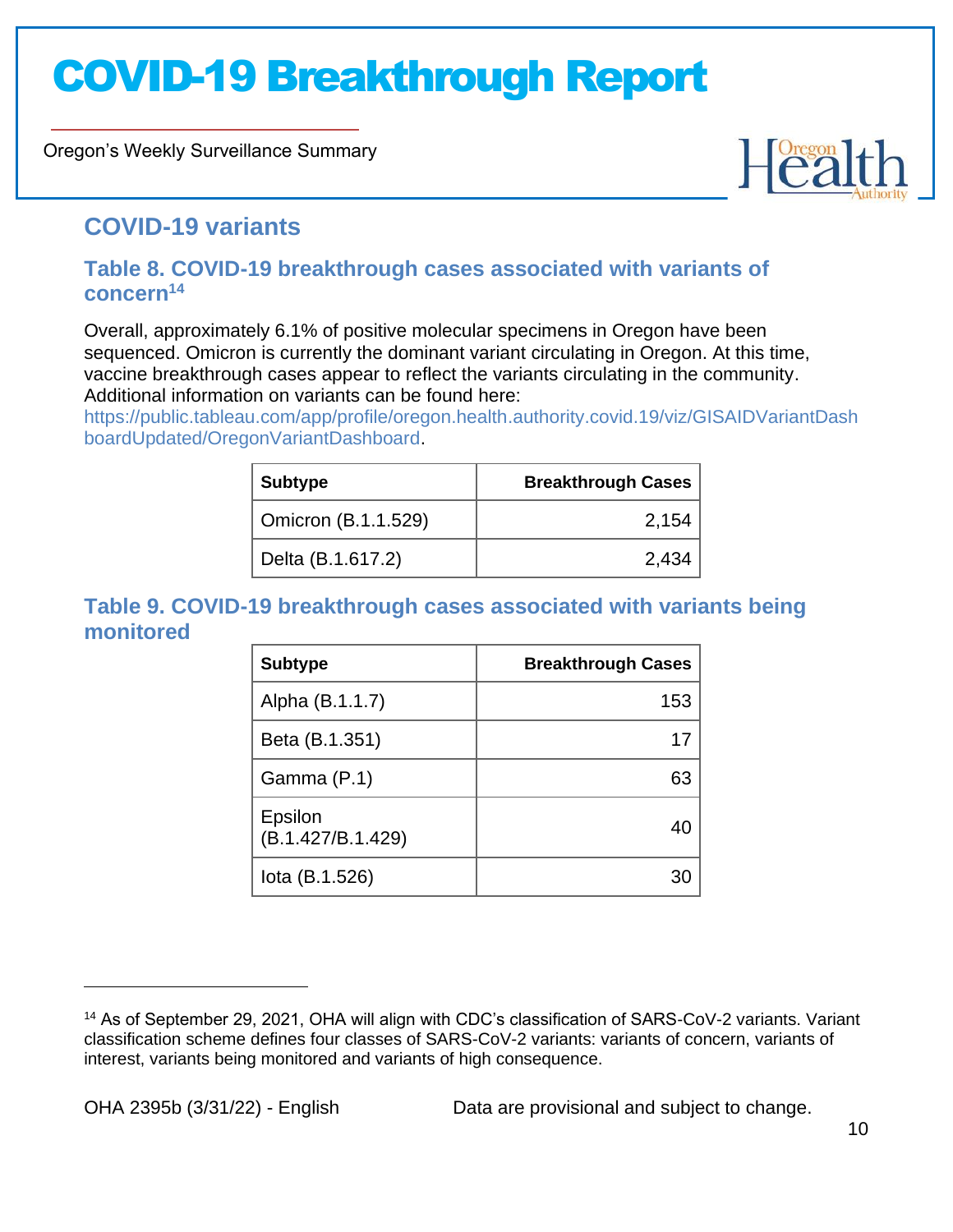Oregon's Weekly Surveillance Summary



### **Breakthrough cases by county**

Figure 3 and Table 10 show breakthrough cases by county. In general, cumulative breakthrough case counts correspond with the population size of each county. Additional information on cumulative cases can be found here: [https://public.tableau.com/app/profile/oregon.health.authority.covid.19/viz/OregonCOVID-](https://public.tableau.com/app/profile/oregon.health.authority.covid.19/viz/OregonCOVID-19TestingandOutcomesbyCounty/OregonsCOVID-19TestingandOutcomesbyCounty)[19TestingandOutcomesbyCounty/OregonsCOVID-19TestingandOutcomesbyCounty.](https://public.tableau.com/app/profile/oregon.health.authority.covid.19/viz/OregonCOVID-19TestingandOutcomesbyCounty/OregonsCOVID-19TestingandOutcomesbyCounty)

Table 10 provides both cumulative and weekly data. The "Cases in previous week" column references the number of vaccine breakthrough cases newly reported between March 20 and March 26. This count may not reflect the full number of vaccine breakthrough cases that occurred during this time, as breakthrough case ascertainment may lag up to several weeks.

### **Figure 3. Map of COVID-19 breakthrough case cumulative counts, by county of residence<sup>15</sup>**



 $15$  Counties that have a total of fewer than 10 cases will appear grey without a data label.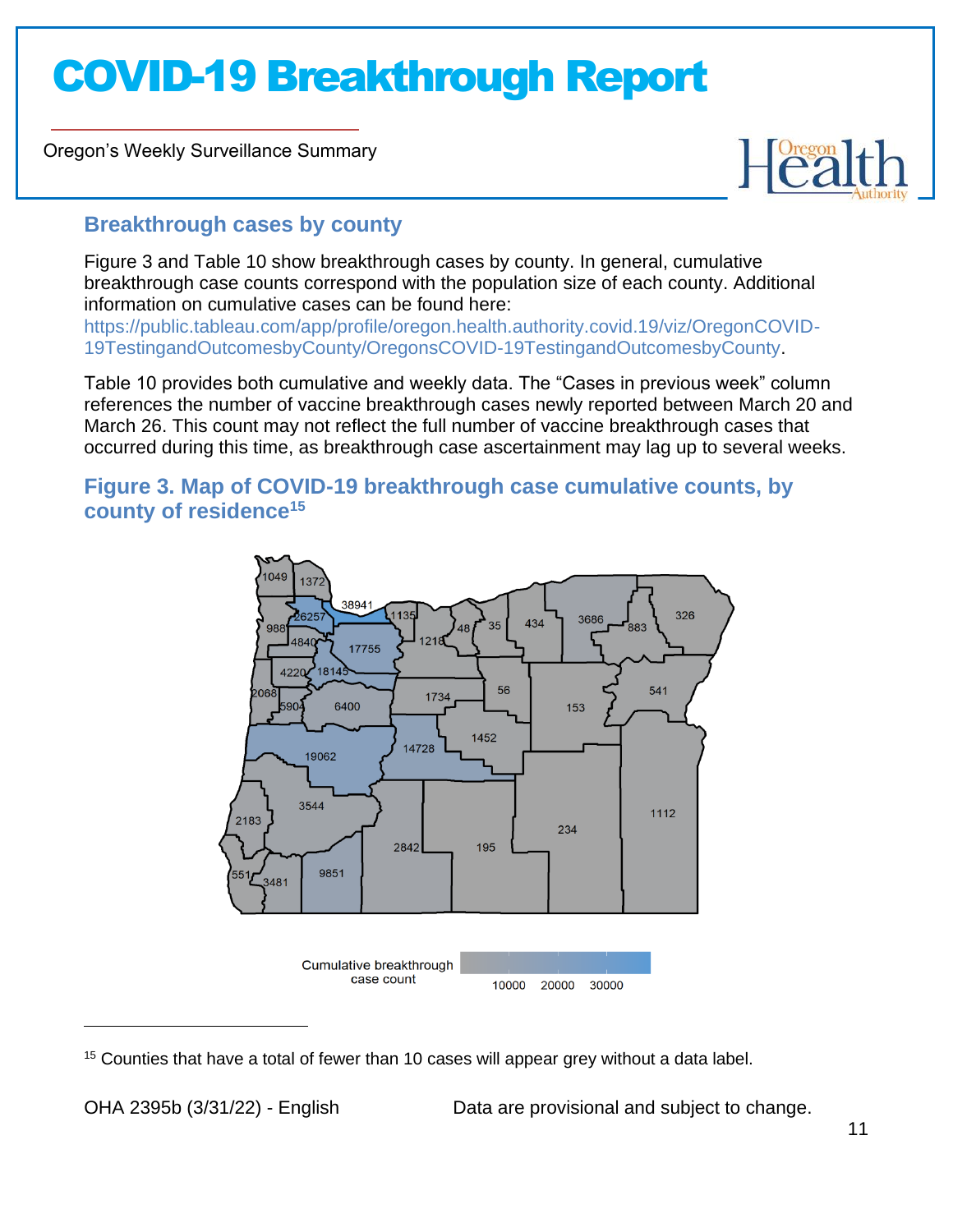Oregon's Weekly Surveillance Summary



### **Table 10. COVID-19 breakthrough cases by county of residence<sup>16</sup>**

| <b>County</b>     | $\sim$<br><b>Cumulative cases</b> | <b>Cases in previous week</b> |
|-------------------|-----------------------------------|-------------------------------|
| <b>Baker</b>      | 541                               | $\boldsymbol{0}$              |
| <b>Benton</b>     | 5904                              | 31                            |
| Clackamas         | 17755                             | 46                            |
| Clatsop           | 1049                              | $1 - 9$                       |
| Columbia          | 1372                              | $1 - 9$                       |
| Coos              | 2183                              | $1 - 9$                       |
| Crook             | 1452                              | $\mathbf 0$                   |
| Curry             | 551                               | $1 - 9$                       |
| <b>Deschutes</b>  | 14728                             | 54                            |
| Douglas           | 3544                              | 14                            |
| Gilliam           | 35                                | $\overline{0}$                |
| Grant             | 153                               | $1 - 9$                       |
| Harney            | 234                               | $\overline{0}$                |
| <b>Hood River</b> | 1135                              | $1 - 9$                       |
| Jackson           | 9851                              | 28                            |
| Jefferson         | 1734                              | $1 - 9$                       |
| Josephine         | 3481                              | 11                            |
| Klamath           | 2842                              | 12                            |

 $16$  Counties that have a total of fewer than 10 cases will be reported as 1-9 cases.